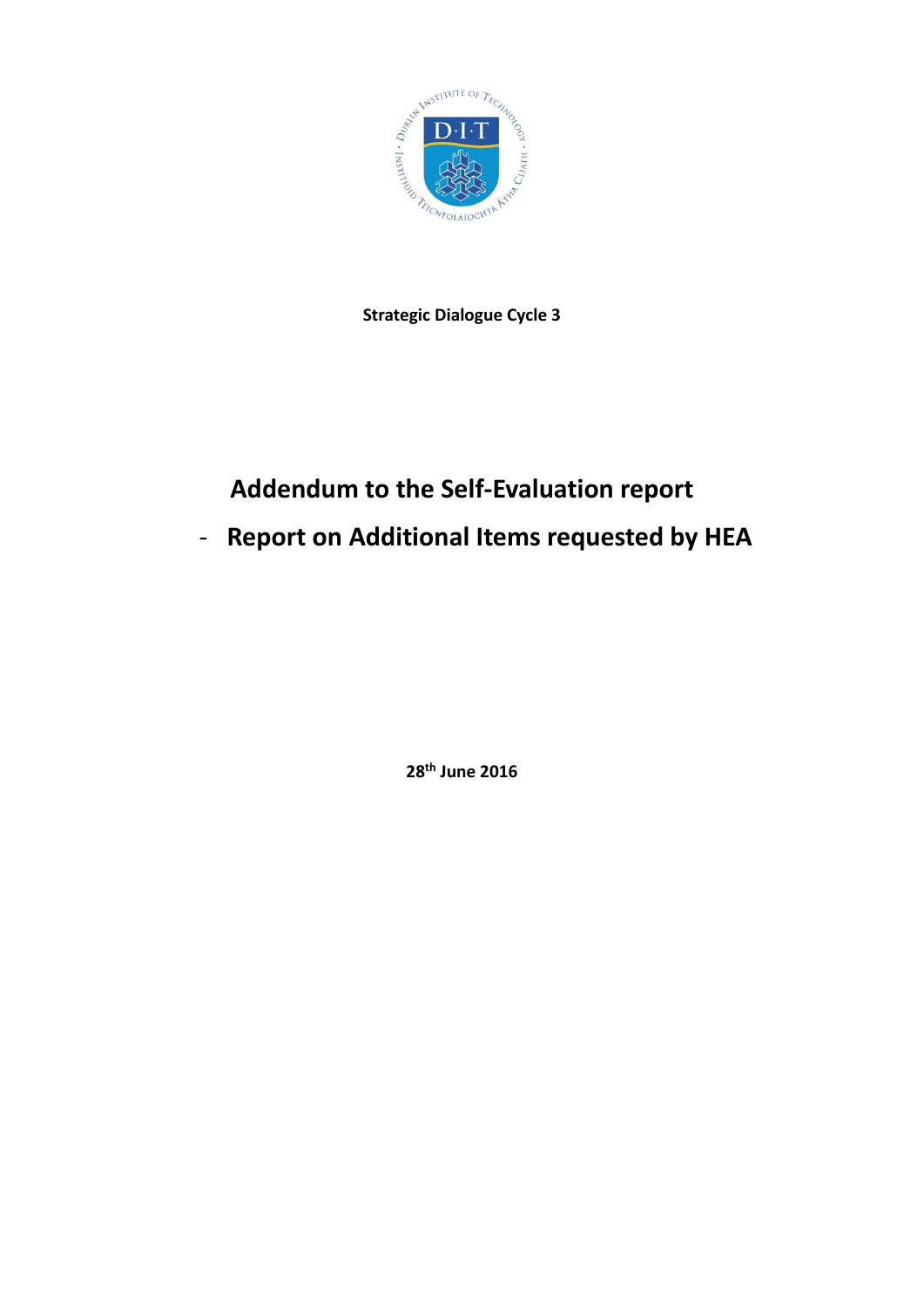## **1. The Implementation of the Transitions agenda**

## **Context**

'The so-called "points race" resulted from a complex interaction of factors which are compounded by the use of the Leaving Certificate examination for selection and entry into higher education.' Consequently the interaction of all stakeholders involved;

- The nature of preparation for, and assessment in, the Leaving Certificate examination;
- The manner in which grades are awarded and converted into a points score to rank students for admission to higher education;
- The proliferation of entry routes into higher education (many of them with very small numbers of places);
- The very high demand for a small number of university courses with a limited number of places

## **Issues relating to predictability in the Leaving Certificate**

The State Examinations Commission (SEC) commissioned an independent external evaluation of predictability. The findings that 'concerns about the predictability of the Leaving Certificate examination question content were not sustained.' Furthermore 'None of the examinations was found to be very problematically.' <https://www.examinations.ie/about/Predictability-Overall-Report.pdf>

## **Broader Undergraduate Entry**

After detailed discussion whereupon the Universities Collaborative Process and the Technological Sector Process took place 2014 and 2015 the following outcomes emerged.

Universities Collaborative Process

- The initial target to reduce the number of entry routes in the 2015 CAO Handbook back to 2011 levels has been achieved.
- Estimating additional 20% reduction by 2017
- Some universities undertaking radical restructuring for broader experience.

Technological Sector Process

- Ongoing commitment to review programmes to ensure a mixed portfolio of programmes with denominated and generic/common entry.
- A number of IoTs and DIT have in place or have introduced common entry programmes at level 8.
- Ongoing merger processes will promote more coherent academic planning.

DIT entered a comprehensive dialogue on the rationale underpinning the Transitions Initiative document and was understood and supported by the Schools and Colleges within DIT.

- DIT has a mix of denominated and non-denominated entry routes. This is consistent with the third key direction in the referenced report which seeks to "review level 8 programme provision in the institutes of technology to ensure a mixed portfolio of programmes with denominated and generic entry". It is also consistent with comments on provision in the IOT sector in the same report (page 23): "retention of a portfolio of programmes with denominated entry will therefore remain an essential element". General entry may be appropriate for some programme collectives however this proposal should be gauged on academic merits and rather than general entry being considered as a principle or as a norm. Decisions about general or delineated entry should be made on a case by case basis by schools within DIT and there should be no impediment to maintaining delineated entry where a school feels it is appropriate.
- Specialist entry is a key feature of the Institute of Technology sector, which tends to recruit students with a specific career focus, as recognised in the report. Areas which fall into this category include computing and physics, Restrictions of professional accreditation also impact in the case of architecture, journalism, Accounting, Logistics and Retail Management.
- There are a considerable number of programmes that have entry requirements which encapsulate additional requirements/testing in association with portfolio, interview and audition. Such areas include music, drama, art and design and photography programmes.
- Maintenance of institutional differentiation could be lost in the context of a single common entry route. Many of our programmes are very strongly focussed on professional entry with clear vocational pathways. This is our positioning and differentiator as a HEI.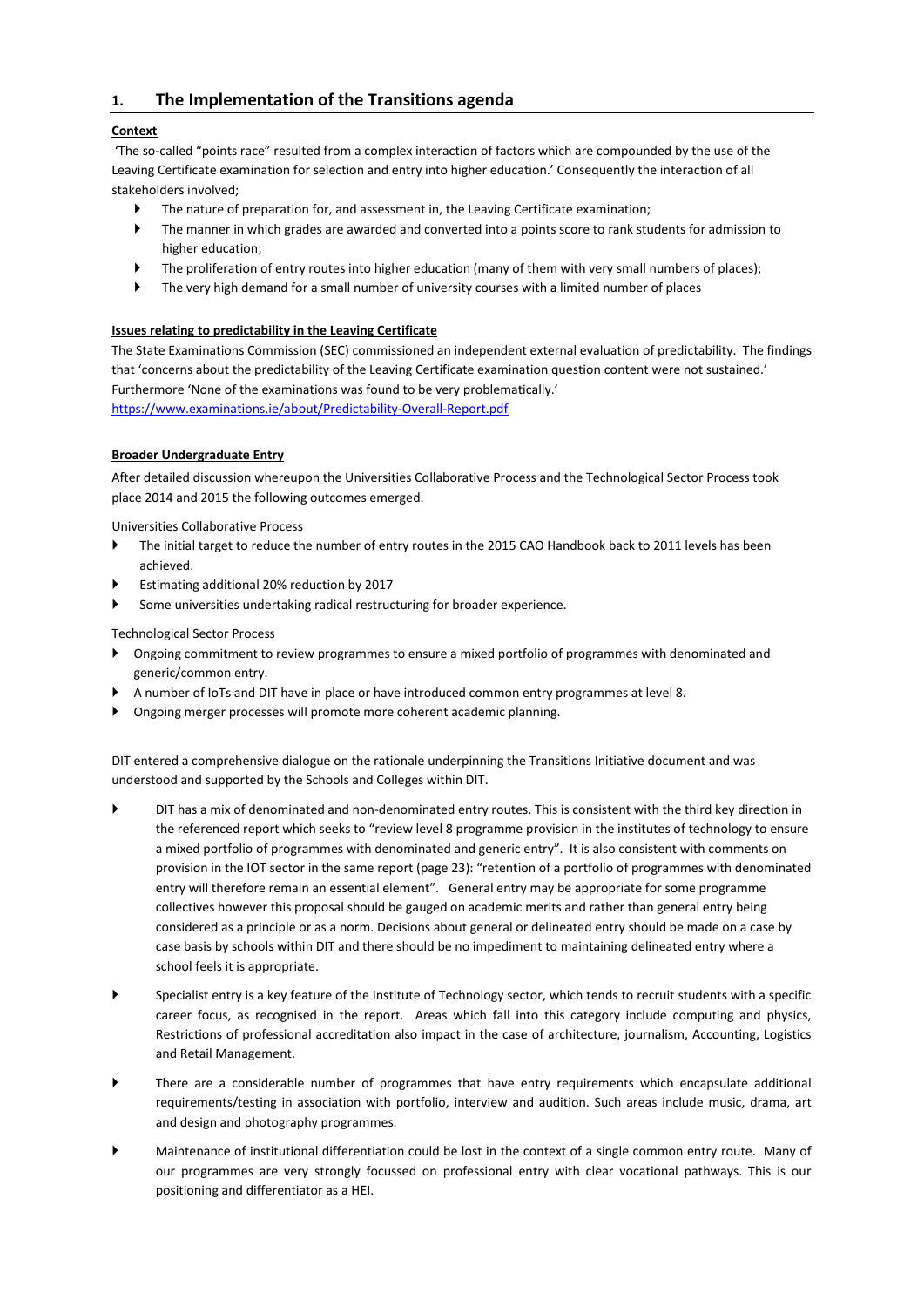Creating an internal market at the end of Year 1 is in effect merely postponing the 'points' issue

However as part of DITs continuing academic planning and review, progress has been made with regard to single common entry in certain disciplines through the ongoing introduction of a common entry first year programmes in

o Engineering

In 2014 a Common Entry for all seven (Level 8) Engineering programmes in 1st year through CAO with continuing denominated entry up to 2016 with the removal of Bachelor of Engineering (Level 8) denominated entry programmes from the CAO in 2017

#### o Science & Health

In 2013 a Common Entry for nine (Level 8) Science & Health programmes in 1st year through CAO with continuing denominated entry.

#### o Arts & Tourism

In 2017 a common entry into six (Level 8) Tourism & Language programmes through CAO without denominated entry.

#### o Business

For many years there has been at (Level 8) a Common entry into Business whilst maintaining denominated entry.

Furthermore DIT in 2011 had 70 Level 8 programmes for entry into 1st year and whilst the number increased to 107 in 2015 there will be 70 on offer for students in 2017

#### **A New Grading Structure for the Leaving Certificate Exam**

The concern was 'the use of 14 narrow grade bands may put pressure on students to achieve marginal gains in examination performance and as a consequence focus excessive attention on the detail of the assessment process rather than the achievement of broader learning objectives.'

**Outcome**: A new eight point grading scale based on 10 grading bands has been agreed for 2017 across all HEIs.

| <b>Existing</b><br>(14 point) scale | % Awarded | New Scale 2017 | % Awarded |
|-------------------------------------|-----------|----------------|-----------|
| A1                                  | 90-100    | H1/01          | 90-100    |
| A2                                  | 85-89     |                |           |
| <b>B1</b>                           | 80-84     | H2/02          | 80-89     |
| <b>B2</b>                           | 75-79     |                |           |
| <b>B3</b>                           | 70-74     | H3/03          | 70-79     |
| C1                                  | 65-69     |                |           |
| C <sub>2</sub>                      | 60-64     | H4/04          | 60-69     |
| C <sub>3</sub>                      | 55-59     |                |           |
| D <sub>1</sub>                      | 50-54     | H5 / 05        | 50-59     |
| D <sub>2</sub>                      | 45-49     |                |           |
| D <sub>3</sub>                      | 40-44     | H6/06          | 40-49     |
| E                                   | 25-39     | H7/07          | 30-39     |
| F                                   | $0 - 25$  | H8/08          | $0 - 29$  |

DIT Academic Council approved the use of the new grading scale in June 2015.

It was recommended that the following principles will apply to the revised common points scale. The points scale should:-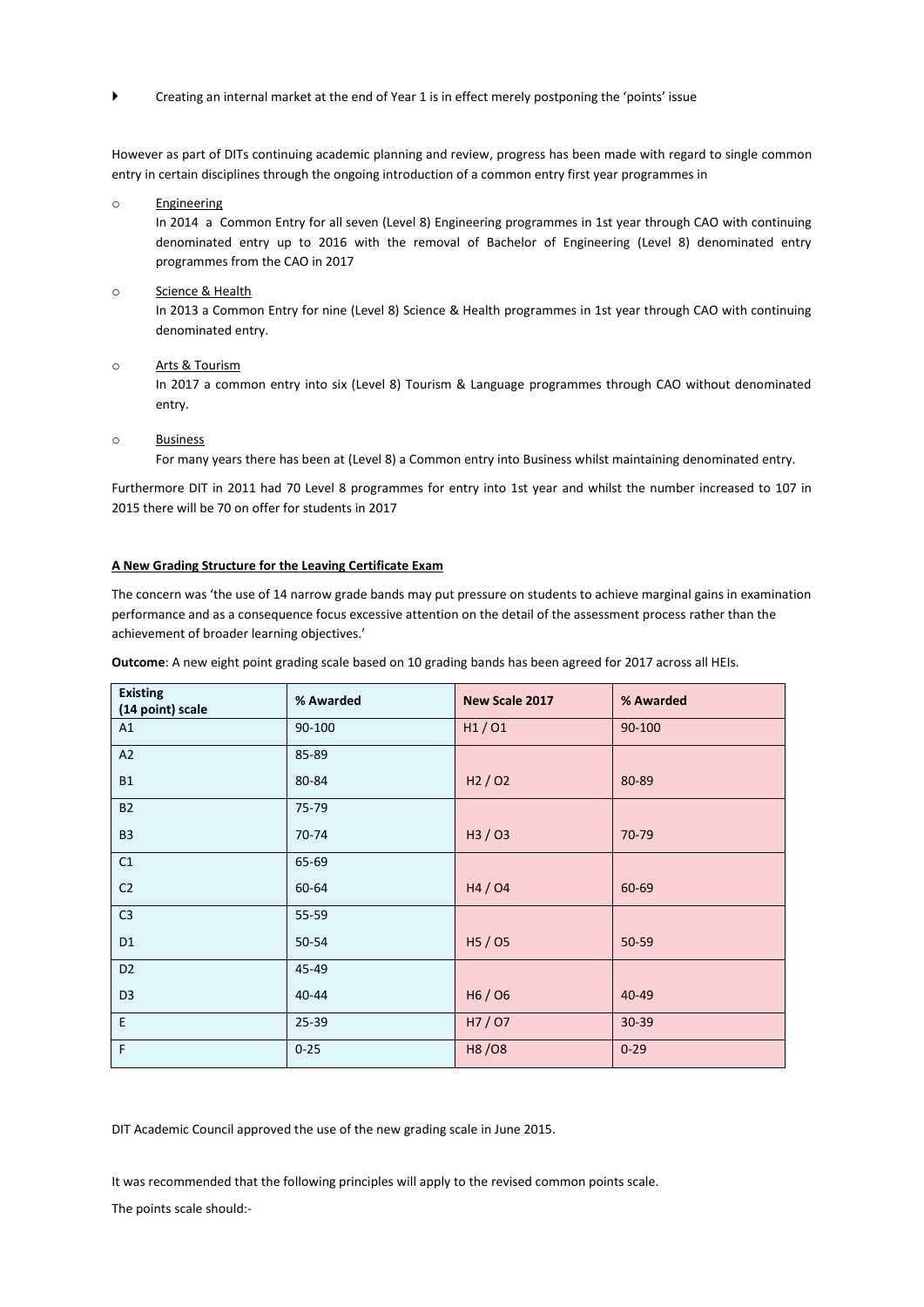- Preserve the relative value of achievement at Ordinary level to Higher level. The rationale is based detailed statistical analysis conducted by the NCCA & SEC shows that OA = HC and OB = HD.
- Award points to new H7 grade (which is now deemed a pass)
- Continue to award bonus points for higher level mathematics. The rationale is that it will encourage students to take higher papers and also reduce risk.
- Award points with each step up in grades by different amounts by way of non-linear scale. The rationale for is to minimise the use of random selection. Please see link below<https://www2.ul.ie/pdf/743243358.pdf>
- Implementation of the first phase of the reforms in this report will affect students entering fifth year in September 2015 and sitting their Leaving Certificate in 2017.
- Finalisation of all aspects of the new common points scale will be published in September 2015.
- Review alignment of grades with respect to minimum entry requirements on particular programmes. Basic Matriculation was agreed as 2 H5 and 4 O6/H7. It was agreed on subject requirements that individual HEIs would have the final approval on these , but that the default guide would follow the recommendation following requirement:-

For those subject grades that are now at the top end of the new grade band – HC3, HC1 and HB2 , the grade would be mapped to the next band up - for example HC3 which is currently 55 – 60 %, would be mapped to H4 rather than mapping it to H5 which is 50 – 60 %. The rational is that the new matriculation is more lenient (2H5 and 4 O6/H7 ) and so the subject requirements were more critical and warranted a tighter specification

This has been implemented across all programmes in DIT and was confirmed at Academic Council in June 2015.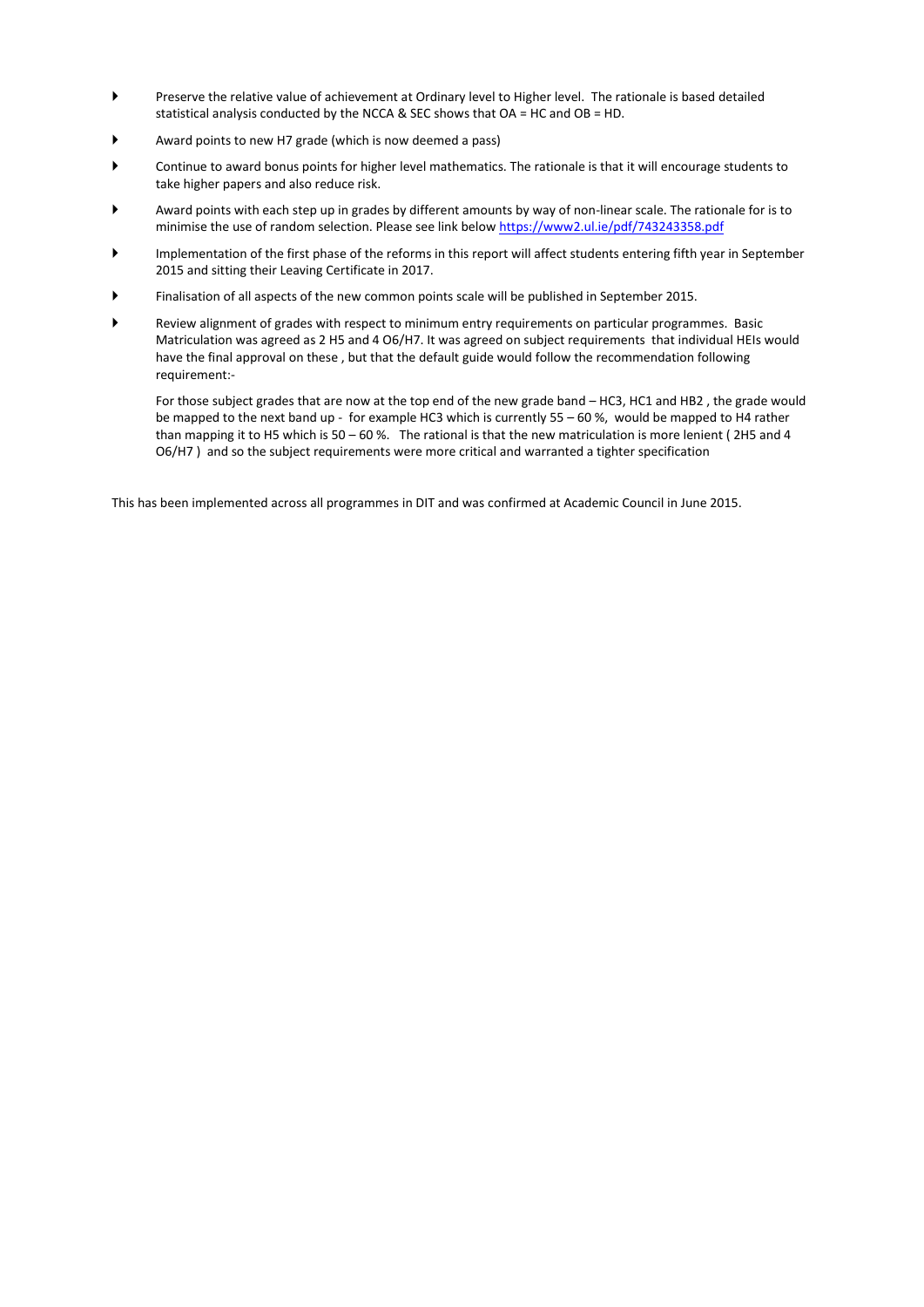## **2. Efforts to improve retention rates**

#### **Non-Progression in Dublin Institute of Technology (DIT) 2012/13 to 2013/14**

Progression rates in DIT are measured annually and the results disseminated throughout the four Colleges in the Institute. These reports are acted on by the Heads of Learning Development in the Colleges and are also used by the Quality Assurance Office in programme reviews. The data is reported centrally through the Directorate of Academic Affairs and Registrar. Each year, every programme is required to complete a quality assurance form (Q5) indicating progression and attrition rates. Other innovations are included at the end of this document or have been referred to in DIT's Self-Evaluation Report 2016, under the Institution Objective and Performance Indicator in Section 3.

#### **Level 6**

Non-progression at level 6 in DIT was below the national average. In terms of fields of study, it was also below the national averages in all cases bar construction. This field is entirely made up of one programme DT170 Buildings Management (Maintenance and Conservation). This programme had a 40% progression rate\* from the cohort that entered in Sept 2012. The programme is being suspended from the Institute's offering as of 2016. *(\*Internal DIT Student Progression data)*

#### **Level 7**

In 2013/14, non-progression at Level 7 in DIT was above the national average rate of 28% by 2 percentage points. This relates specifically to the following three fields of study:-

- o Services the DIT non-progression rate (29%) was higher than the national average (28%). DT408/1 Hospitality Management had a 60% progression rate\* while DT411/1 Leisure Management had a 67% progression rate\*. DIT research into these programmes has identified that attendance can have a marked impact on improving the progression rate of 1<sup>st</sup> year students. This research was piloted successfully on DT408 and is now embedded on all programmes in the School of Hospitality and Tourism. A dedicated staff member oversees this complex and time consuming operation but the results are that more students now continue with their studies.
- o Engineering DIT had the same non-progression rate as the national average (34%). Much research has been done internally to identify the academic preparedness of applicants to Level 7 engineering programmes. The level of mathematics capability is often an issue and this has a marked effect on non-progression in the discipline. This internal research mirrors HEA findings on a national level. It has a more marked effect in Engineering Level 7 however. This has led the College of Engineering and Built Environment to review certain Level 7 Engineering programmes and also its Level 7 offering generally in relation to Engineers Ireland requirements. The balance is being sought between whether Level 7 Engineering is focused as a ladder progression route to becoming an engineer with a recognised Level 8 qualification, or, whether it should cater to technician level qualifications. The College is very focused on its progression in 1<sup>st</sup> year Level 7 as this field of study is well recognised as being academically rigorous and challenging. A range of initiatives have been taken in this regard, as indicated in the Self-Evaluation Report.
- o Construction DIT (33%) had a lower non-progression rate than the national average (41%). However, DT004/1 Civil engineering had a 40% progression rate\*. This programme is now part of an overall review process within College. DT005 Building Services engineering has re-configured its Year 1 offering to include more interactive / project work. It has re-vamped its Induction and now monitors the attendance of its students with follow-on contact to ascertain their reasons for non-attendance. Progression is now 62%\*. The low demand for construction related programmes has meant that average CAO points of entrants remain low for this cohort. DT104/1 Auctioneering, Valuation and Real Estate Agency has a 52% progression rate\*. Again this programme has suffered a decline in applicants from 870 in 2008 to 191 in 2012. The programme is the victim of a massive and unprecedented collapse in applications. This has resulted in entrants with lower CAO points and lower academic preparedness. After a further decline in applications the following year, fortunately the trend has reversed and in Feb 2016 there were 295 applications.

*(\*Internal DIT Student Progression data)*

#### **Level 8**

The Institute has lower non-progression (16%) than the national average (17%). Three fields of study remain elevated and the Institute has taken action in these areas.

Services - the DIT non-progression rate (21%) was higher in the period than the national average (20%). DT406/1 Tourism Management had a 65% progression rate\* while DT417/1 Leisure Management also had a 65% progression rate\*. DIT research into these programmes has identified that attendance can have a marked impact on improving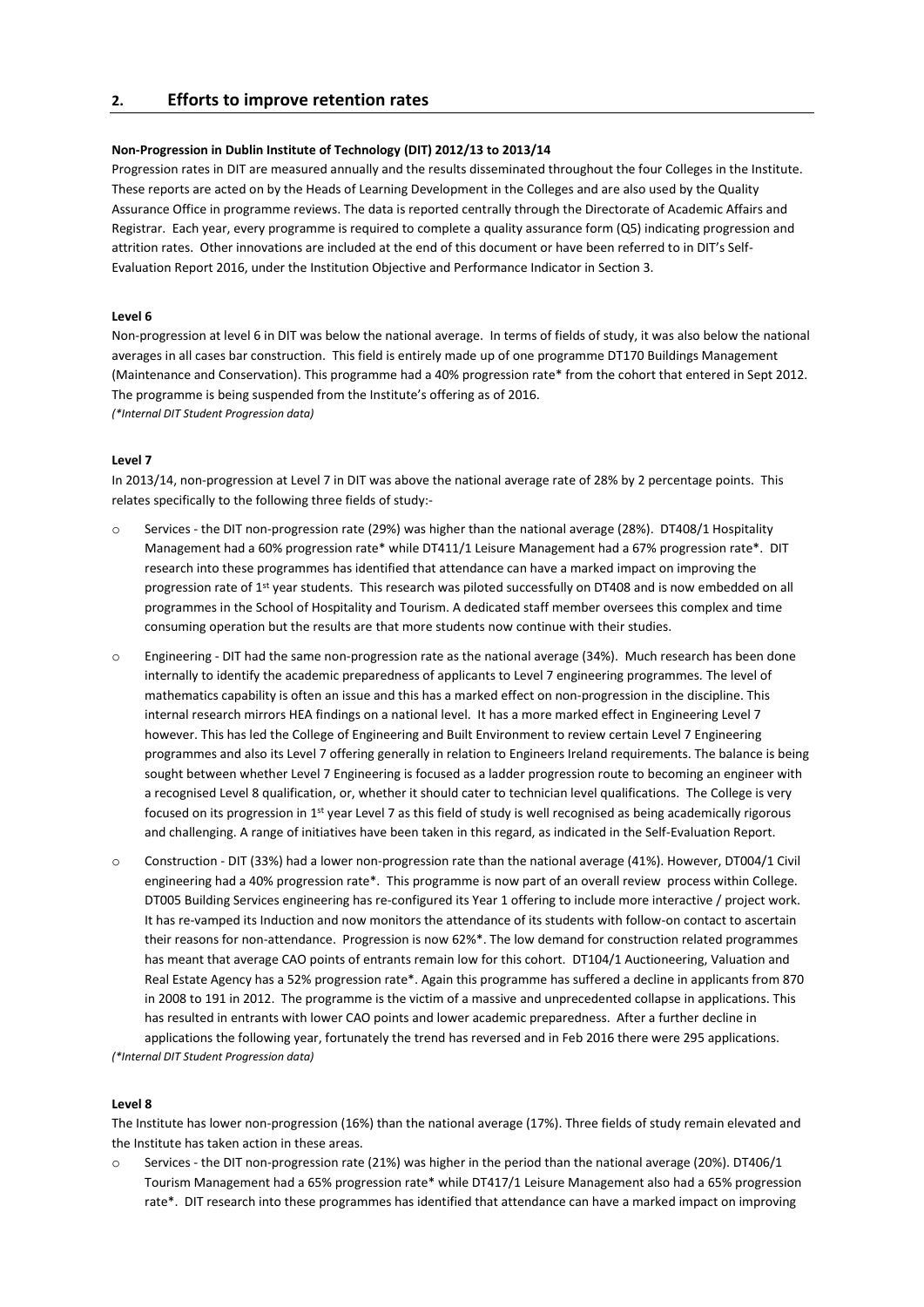the progression rate of 1<sup>st</sup> year students. This research was piloted successfully on a Level 7 programme and is now embedded on all programmes in the School of Hospitality and Tourism (including DT406). As previously stated, a dedicated staff member oversees this operation with improved retention resulting.

- o Construction DT175 Architectural Technology saw its applications at their lowest level since the programme was initiated, dropping from 411 in 2010 to 295 in 2012. This has now rebounded to 402 in 2016. The effect of low applications meant that entrants had lower than anticipated academic preparedness. The College of Engineering and Built Environment has initiated a review into the programme due to lower than expected progression.
- o Computer Science the Institute has lower (20%) than average (26%) non-progression. Whilst DT228/1 Computer Science enjoys high progression rates, DT211 Computing was lower (65%\*). There appeared to be confusion amongst applicants as to what differentiated the programmes. The School of Computing has re-branded the programme as 'Computer Science (Infrastructure)'to clarify to potential applicants the nature of the programme.

(\*Internal DIT Student Progression data)

#### **Innovations in 1st Year undergraduate education**

The first year of college study is arguably the most crucial time for engaging students in their new learning community and equipping them with the requisite skills, not only to progress (persist), but to be effective and independent thinkers throughout their undergraduate years and in their future selected career paths as lifelong learners' (Kift, 2009). Building upon the [DIT Student Engagement Strategy](http://www.dit.ie/lttc/media/ditlttc/images/strategiesandpolicies/DITStrategy%20for%20Student%20Engagement%206Nov12.pdf) and the work of the DIT STEER initiative, a series of DIT/ TU4D workshops for key stakeholder groups were coordinated during 2013-15. From these sessions, 8 core themes were identified that could potentially characterise the first year experience in our programmes and related actions are now in train to help address progression challenges.

- *1. Initial induction/orientation,*
- *2. The First 5, 6 or 7 weeks,*
- *3. Assessment and feedback,*
- *4. Students as autonomous self-directed learners,*
- *5. Peer mentors,*
- *6. Graduate attributes,*
- *7. Learning spaces – virtual and physical, and*
- **8.** *Alternative curriculum models.*

Other related analysis and commentary on DIT retention activity is provided in the main Self-Evaluation Report p.16-18.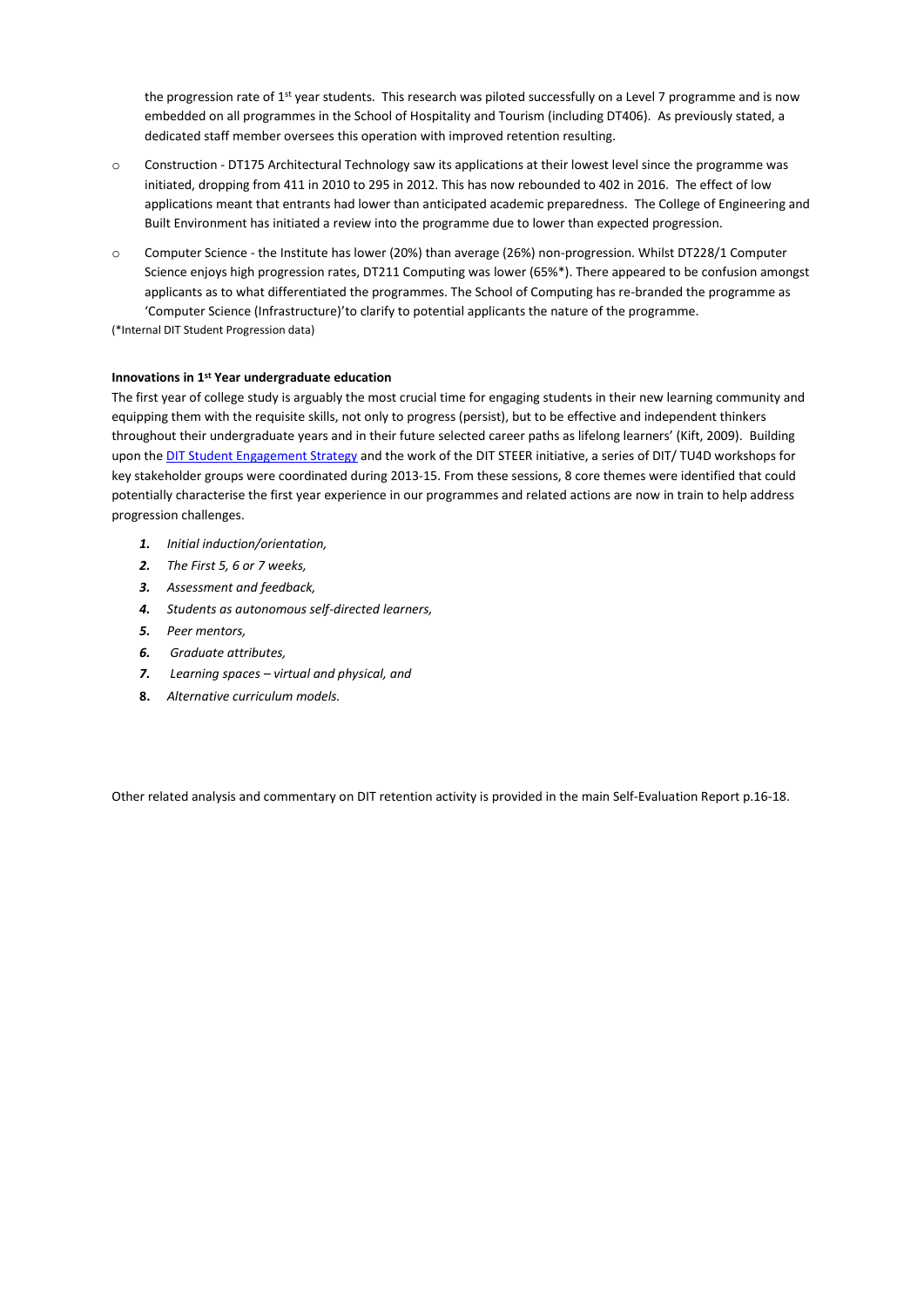## **3. Systems and Workload Management**

#### **The Review of Workload Management Models and the IoT Sector**

The Review of Workload Management Models in Irish HEIs (HEA, 2014) outlines the progress made since 2010 in the implementation of workload management models across the higher education sector in Ireland. The review highlights the significant differences that exist between the university sector where a delegated approach has led to a high degree variation, and the Institutes of Technology where the nationally agreed academic contract places constraints on the flexibility available to individual institutions in the management of academic workload.

Academic workload, as defined in the academic employment contract for the Institute of Technology (IoT) sector, comprises teaching, research, academic assessment and academic administration. Teaching obligations are set out in a very specific way in the form of class contact hours up to a maximum of 18 hours per week for lecturers (or 20 hours per week in the case of Assistant Lecturers) to comprise an annual teaching requirement of 560/630 hours over a 35 week period. Research, by contrast, is not defined though engaging in research is included within the terms of the contract.

As the Review acknowledges (p.4), workload management for Institutes of Technology is as a consequence driven by the need to manage the contractual teaching requirement of academic staff with much less flexibility to balance teaching with research and engagement.

#### **DIT's Workload Guidelines**

DIT's Guidelines on Time-tabling of Academic Staff (2009) provides the main basis for institutional workload management at Dublin Institute of Technology, the aim of which is to ensure that all teaching activities, undergraduate and postgraduate, including those related to the supervision of student research, are planned, allocated and scheduled in a consistent way. Standard teaching hours are assigned to all academic staff based on 18 or 20 hours direct contact hours per week including supervision of postgraduate research students.

DIT operates a centralised timetabling system and all teaching and research supervision activity is recorded on the CMIS system. In addition to direct class contact hours, DIT's Guidelines set out norms for:

- Supervision of Undergraduate projects
- Supervision of taught Postgraduate dissertation/projects
- Supervision of Research Degrees
- Mentoring Students on Placement

Supervision of research degrees is included within the definition of 'Teaching Duties' and an allowance of two hours per week per student for supervision of research degrees applies. There is no specific limit on the number of students that may be supervised and as a result, subject to availability of resources, Heads of School may timetable staff in predominantly research-oriented activity where required.

Service aspects of the contract, such as fulfilling specified Quality Assurance roles, are also recognised for timetabling purposes. There are no scheduled allowances, however, for engagement in research, consultancy work or curriculum development. Heads of Schools in consultation with the Director can exercise discretion to implement allowances for strategically focused activities including research, provided there are available resources. Release from teaching can also be granted if the research project can fund the cost of replacement teaching.

#### **Limitations of the Model**

The academic contract is arguably ill-suited to achieving DIT's strategic goal to be an important source of discovery in which research underpins DIT's education programmes and its contribution to the economy and society. DIT is aware from its Staff Engagement Survey (2014) that many colleagues feel they are not given sufficient time to undertake research. DIT has sought to support a greater balance between teaching, research and engagement, both through the inclusion of research student supervision in the definition of teaching as well as through incentivised measures in its Research Action Plan.

However, the funding model that applies to the IoT sector acts as a further constraint on adapting the approach to management of the academic contract. For instance, the 5% top-slice of the core grant allocated to research in universities does not apply to Institutes of Technology, thereby limiting the ability of institutions to allocating further allowances for research. In addition, the RGAM weighting for research students in the IoT sector is 1.8 compared to the weighting of 3 that applies in the university sector, acting as a disincentive to grow this area of activity.